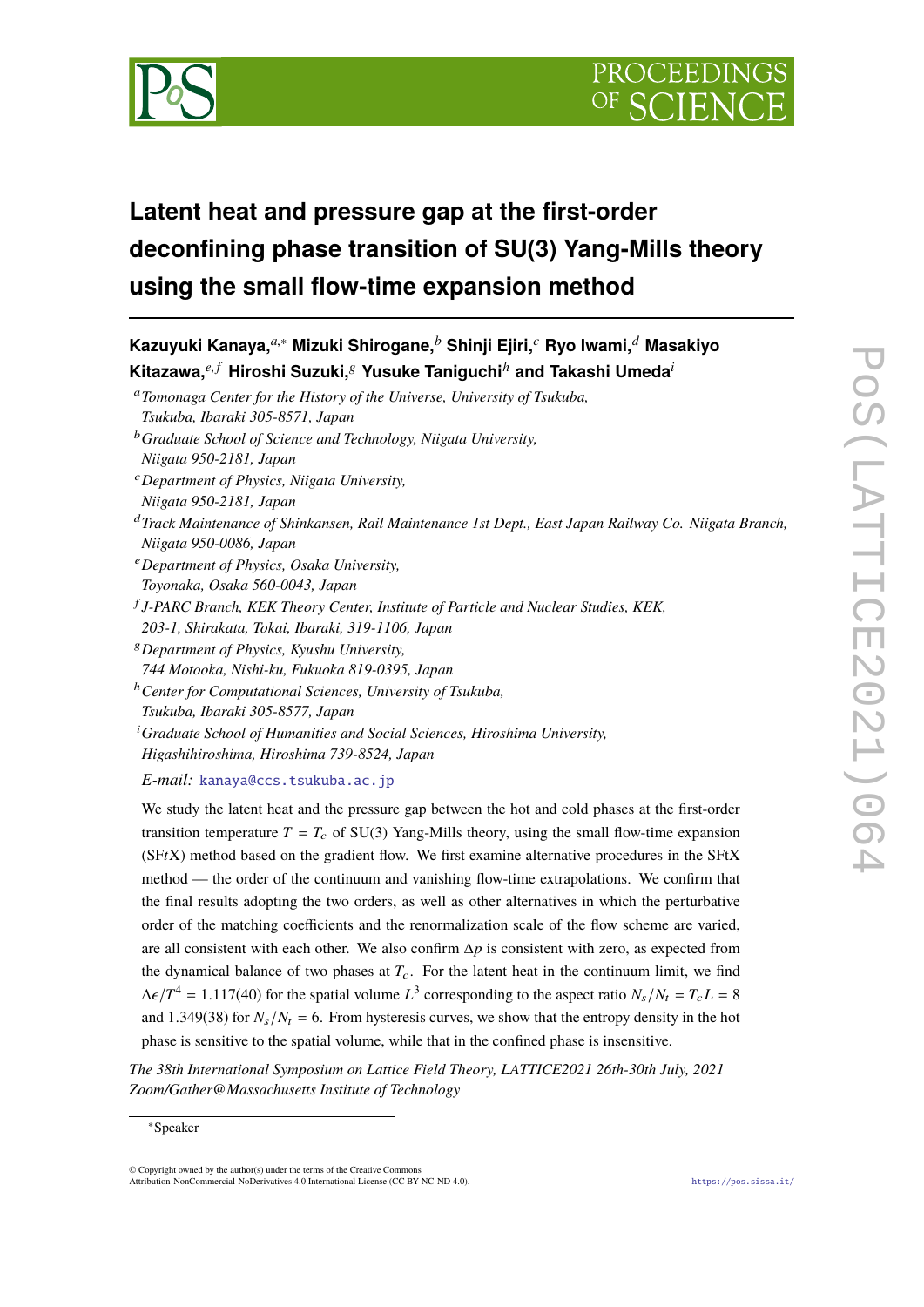### **1. SF***t***X method based on the gradient flow**

The deconfining phase transition of finite temperature SU(3) Yang-Mills theory provides us with a good testing ground for developing numerical techniques to investigate first order phase transitions in high-density and/or many-flavor QCD. In this report, we study it adopting the small flow time expansion  $(SFtX)$  method [\[1,](#page-7-0) [2\]](#page-7-1) based on the gradient flow[\[3–](#page-7-2)[6\]](#page-7-3). Using the fact that the fields at flow time *<sup>t</sup>* > <sup>0</sup> are free from the ultraviolet divergences and short-distance singularities, the SF*t*X method provides us with a general method to correctly calculate any renormalized observables on the lattice. The basic idea of the SF*t*X method is shown in Fig. [1:](#page-1-0) Because we can make any observable strictly finite by replacing the field variables in the observable with their flowed fields at  $t > 0$ , we can calculate their non-perturbative values by simply evaluating their corresponding operator on the lattice. Here, unlike the cases of conventional lattice evaluation, we do not need to carry out numerical renormalization nor removal of contamination from unwanted operators due to lattice violation of relevant symmetry. Though the flowed observable is not the observable itself, we can get the latter by extrapolating the result of the flowed observable to the vanishing flow time limit  $t \to 0$ . The SFtX method has been successfully applied to evaluate thermodynamic quantities in the Yang-Mills gauge theory  $[7-10]$  $[7-10]$  and in QCD with  $2 + 1$  flavors of dynamical quarks  $[11-14]$  $[11-14]$ .

In this study, we adopt the SFtX method to calculate the latent heat  $\Delta \epsilon$  and pressure gap  $\Delta p$ at the first order phase transition of the SU(3) Yang-Mills theory [\[15\]](#page-8-3). Performing simulations at several lattice spacings and spatial volumes, we carry out the continuum extrapolation  $a \rightarrow 0$  and study the finite volume effect.

Another objective of this study is to test several alternative procedures for the SF*t*X method. In particular, we study the order of the double extrapolation  $(a, t) \rightarrow 0$  in the SFtX method: method 1  $(t \to 0$  then  $a \to 0$ ) and method 2  $(a \to 0$  then  $t \to 0$ ). See Fig. [1.](#page-1-0) At  $(a, t) \neq 0$ , we have lattice artifacts of  $O(a^2/t)$ , which makes a naive  $t \to 0$  extrapolation difficult at  $a \neq 0$ . Though these artifacts are removed when we take  $a \rightarrow 0$  first, a reliable  $a \rightarrow 0$  extrapolation is in practice

<span id="page-1-0"></span>

**Figure 1:** Basic idea of the small flow-time expansion (SF*t*X) method [\[1\]](#page-7-0).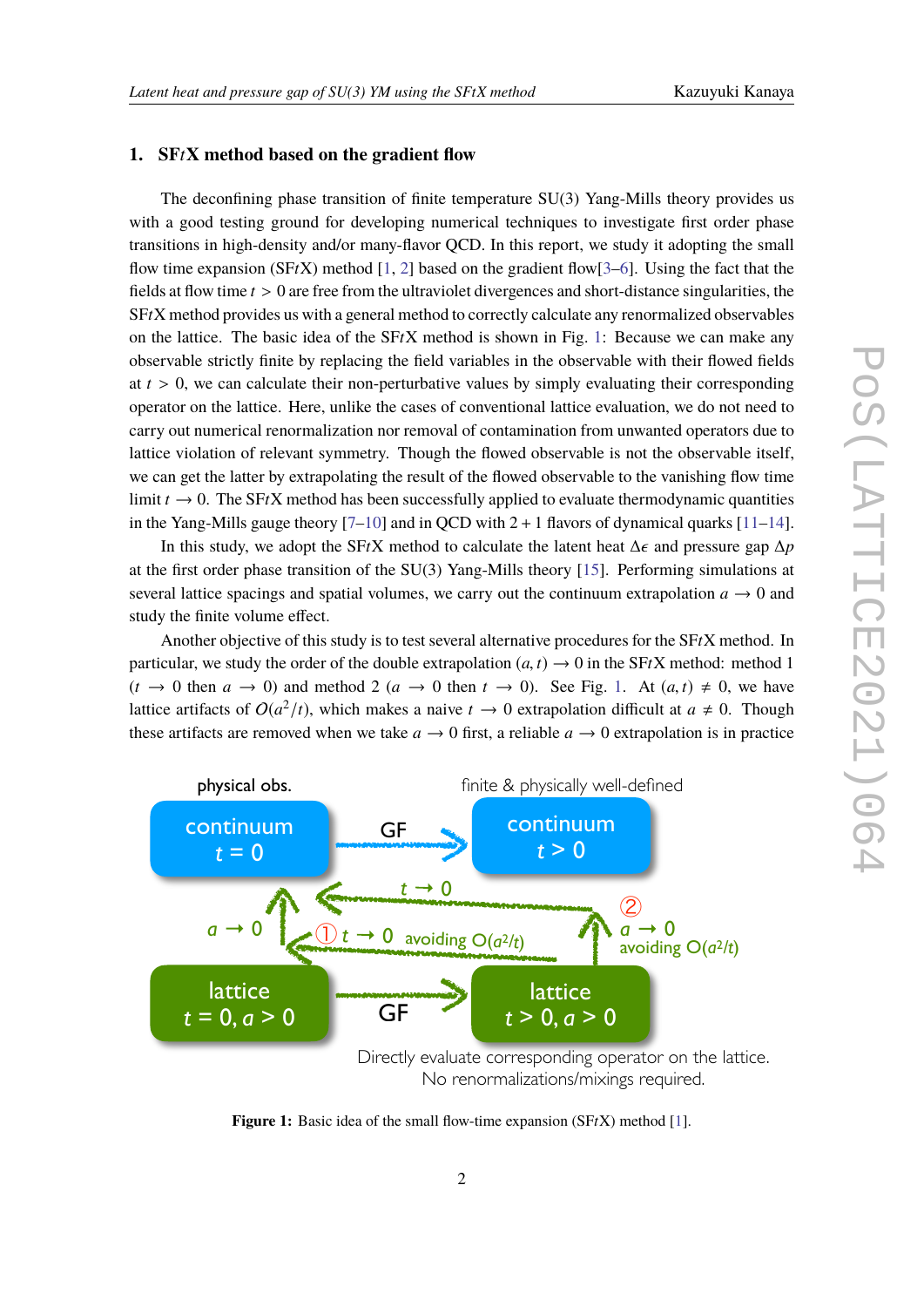difficult at vary small *t* where  $O(a^2/t)$  dominates the data. We thus have to carry out the double extrapolation avoiding regions where the  $O(a^2/t)$  artifacts are large. On the other hand, when the  $O(a^2/t)$  artifacts are avoided, the final results should be insensitive to the order of the two extrapolations [\[11\]](#page-8-1). The consistency of the methods 1 and 2 provides us with a good test of the numerical procedure to avoid the  $O(a^2/t)$  lattice artifacts.

#### **2. Setup**

Our flow equation is given by

$$
\partial_t B^a_\mu(t, x) = D_\nu G^a_{\nu\mu}(t, x) \equiv \partial_\nu G^a_{\nu\mu}(t, x) + f^{abc} B^b_\nu(t, x) G^c_{\nu\mu}(t, x)
$$
\n(1)

with  $B_{\mu}^{a}(0, x) = A_{\mu}^{a}(x)$ , where  $B_{\mu}^{a}(t, x)$  is the flowed gauge field and  $G_{\mu\nu}^{a}(t, x) \equiv \partial_{\mu}B_{\nu}^{a}(t, x) -$ <br>a  $B_{\mu}(t, x) + B_{\mu}(t, x)B_{\nu}(t, x)$  is the flowed field strength [4]. The energy momentum tensor  $\partial_{\nu} B_{\mu}^{a}(t, x) + f^{abc} B_{\mu}^{b}(t, x) B_{\nu}^{c}(t, x)$  is the flowed field strength [\[4\]](#page-7-5). The energy-momentum tensor  $(EMT)$  is then given by

$$
T_{\mu\nu}^{R}(x) = \lim_{t \to 0} \{c_{1}(t) U_{\mu\nu}(t, x) + 4c_{2}(t) \delta_{\mu\nu} [E(t, x) - \langle E(t, x) \rangle_{0}]\},
$$
\n
$$
U_{\mu\nu}(t, x) = G_{\mu\rho}^{a}(t, x) G_{\nu\rho}^{a}(t, x) - \frac{1}{4} \delta_{\mu\nu} G_{\rho\sigma}^{a}(t, x) G_{\rho\sigma}^{a}(t, x), \quad E(t, x) \equiv \frac{1}{4} G_{\mu\nu}^{a}(t, x) G_{\mu\nu}^{a}(t, x),
$$
\n(2)

where  $\langle \cdots \rangle_0$  is the zero temperature expectation value [\[1\]](#page-7-0). The matching coefficients  $c_1(t)$  and  $c_2(t)$  are expanded in perturbation theory as

$$
c_1(t) = \frac{1}{g^2} \sum_{\ell=0}^{\infty} k_1^{(\ell)}(\mu, t) \left[ \frac{g^2}{(4\pi)^2} \right]^{\ell}, \qquad c_2(t) = \frac{1}{g^2} \sum_{\ell=1}^{\infty} k_2^{(\ell)}(\mu, t) \left[ \frac{g^2}{(4\pi)^2} \right]^{\ell}, \tag{3}
$$

where  $g = g(\mu)$  is the  $\overline{\text{MS}}$  running coupling and  $\mu$  is the renormalization scale of the flow scheme.

The tree-level term is  $k_1^{(0)}$  $t_1^{(0)} = 1$ , and  $k_i^{(1)}$  $\binom{1}{i}$  and  $k_i^{(2)}$  $i^{(2)}$  are one and two loop contributions given in Refs. [\[1\]](#page-7-0) and [\[16\]](#page-8-4), respectively.<sup>[1](#page-2-0)</sup> In pure gauge Yang-Mills theories,  $k_2^{(\ell+1)}$  can be deduced by  $\ell$ -loop coefficients using the trace anomaly [\[1\]](#page-7-0). A concrete form for  $k_2^{(3)}$  $_{2}^{(5)}$  is given in Ref. [\[10\]](#page-8-0). In this report, we show results adopting NNLO matching coefficients keeping terms up to  $k_1^{(2)}$  $\int_{1}^{(2)}$  for  $c_1(t)$  and up to  $k_2^{(3)}$ <sup>(3)</sup> for  $c_2(t)$ . For the renormalization scale of the flow scheme, we adopt  $\mu_0(t) = 1/\sqrt{2te^{\gamma_E}}$ <br>the Fular Masshareni constant represed in Ref. [16]. This choice is reported to improve with  $\gamma_E$  the Euler-Mascheroni constant proposed in Ref. [\[16\]](#page-8-4). This choice is reported to improve<br>the signal of the SEtV mathed suggestion conventional sheips  $\mu$  (t) = 1/1/2+1141 the signal of the SF*tX* method over the conventional choice  $\mu_d(t) = 1/\sqrt{8}t$  [\[14\]](#page-8-2).

We study the energy density and the pressure obtained from the EMT as

$$
\epsilon = -\left\langle T_{00}^R(x) \right\rangle, \qquad p = \frac{1}{3} \sum_{i=1,2,3} \langle T_{ii}^R(x) \rangle. \tag{4}
$$

We note that the trace anomaly  $\epsilon - 3p$  is computed by the operator  $E(t, x)$  with the matching coefficient  $c_2(t)$ , while the entropy density  $\epsilon + p$  is computed by the operator  $U_{\mu\nu}(t, x)$  with  $c_1(t)$ . We thus calculate these conventional combinations too.

<span id="page-2-0"></span><sup>&</sup>lt;sup>1</sup> Note that our convention for  $c_2(t)$  differs from that of Refs. [\[16\]](#page-8-4). Our  $c_2(t)$  corresponds to  $c_2(t) + (1/4)c_1(t)$ in Ref. [\[16\]](#page-8-4).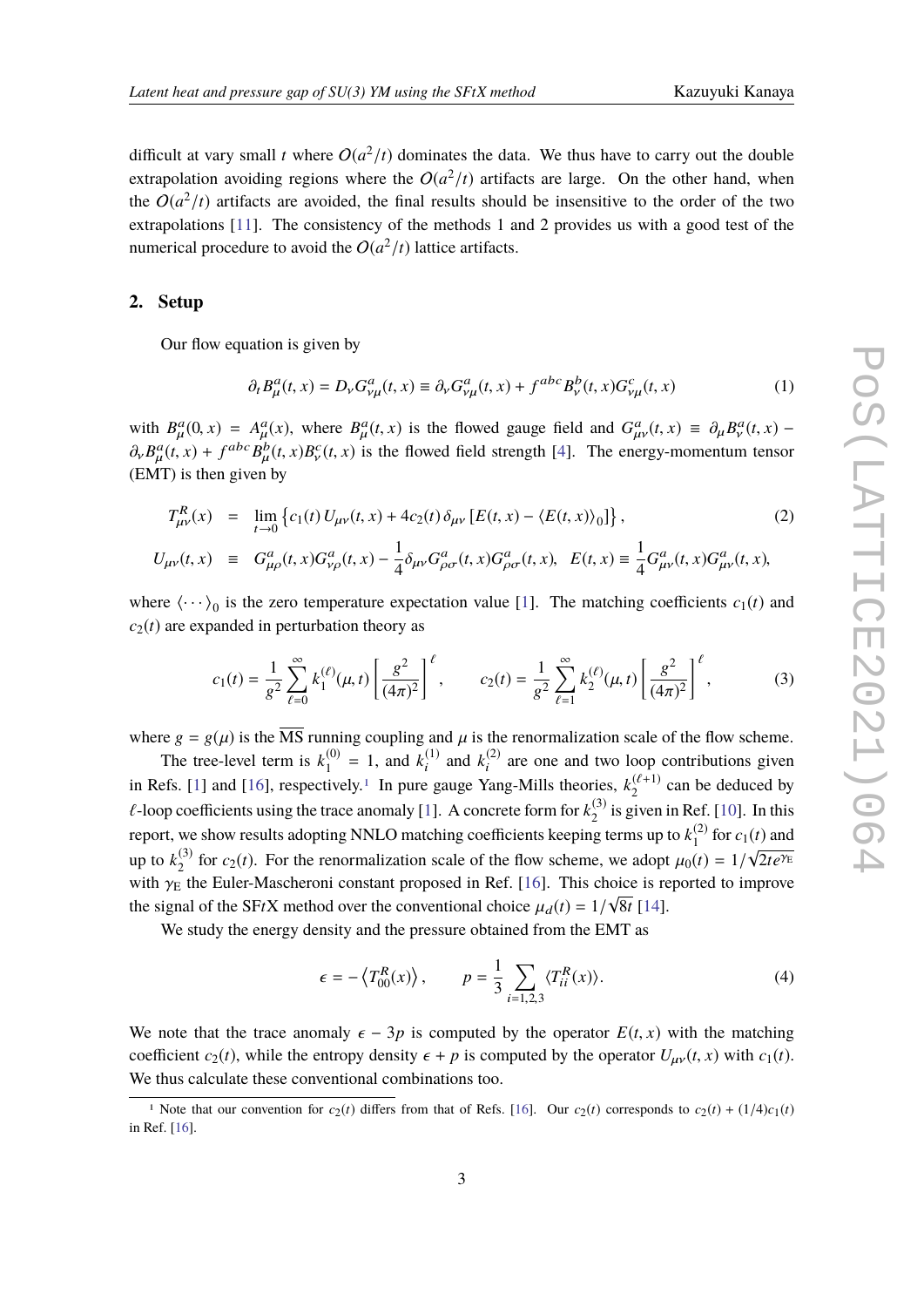<span id="page-3-0"></span>

**Figure 2:** Double extrapolation of the latent heat by the method 1. **Left:**  $t \to 0$  extrapolation of  $\Delta \epsilon / T^4$ ,  $\Delta (\epsilon + \eta) / T^4$  and  $\Delta (\epsilon - 3\eta) / T^4$  obtained on the 128<sup>3</sup> × 16 lattice. **Picht:**  $\alpha \to 0$  extrapolation of  $\Delta(\epsilon + p)/T^4$  and  $\Delta(\epsilon - 3p)/T^4$  obtained on the 128<sup>3</sup> × 16 lattice. **Right:** *a* → 0 extrapolation of the results at  $t = 0$  on  $N/N = 8$  lattice. 151 at  $t = 0$  on  $N_s/N_t = 8$  lattices. [\[15\]](#page-8-3)

We perform simulations with the standard Wilson action at several  $\beta$ 's around the transition point  $\beta_c$  on lattices with  $N_t = 8$ , 12 and 16 with spatial lattice sizes  $N_s$  corresponding to the aspect ratio  $N_s/N_t = 6$  and 8. For  $N_t = 12$  we also simulate  $N_s = 48$  and 64 lattices. Because *T* is adjusted to  $T_c$  in our study, the lattice spacing  $a = 1/(N_tT_c)$  is fixed by  $N_t$ , and the spatial volume in physical units,  $L^3 = (N_s a)^3 = N_s^3 / (N_t T_c)^3$ , is fixed by the aspect ratio  $N_s / N_t = T_c L$ .

We define the transition point  $\beta_c$  as the peak position of the Polyakov loop susceptibility  $\chi_{\Omega} = N_s^3(\Omega^2) - \langle \Omega \rangle^2$ . Near the first order transition point, we separate the configurations into the heat (december) and cold (confined) phoses with the gratially expressed Delvelsey loop Q. See [15] hot (deconfined) and cold (confined) phases using the spatially averaged Polyakov loop  $Ω$ . See [\[15\]](#page-8-3) for details. After the phase separation, we carry out the gradient flow on each of the configurations to measure flowed operators. In each of the hot and cold phases, we then combine the expectation values of flowed operators at different simulation points by the multipoint reweighting method, to obtain the values just at the transition point  $\beta = \beta_c$  (*i.e.*  $T = T_c$ ), and calculate the gaps  $\Delta \epsilon / T^4$ ,<br> $\Delta (\epsilon - 3\pi) / T^4$ ,  $\Delta (\epsilon + \pi) / T^4$  and  $\Delta \pi / T^4$  between the heat and cald phases at the first ander transition  $\Delta(\epsilon - 3p)/T^4$ ,  $\Delta(\epsilon + p)/T^4$  and  $\Delta p/T^4$  between the hot and cold phases at the first-order transition<br>temperature  $T$ . When  $\Delta p = 0$  as supported from the dynamical halonge hatycen the two phases at temperature  $T_c$ . When  $\Delta p = 0$  as expected from the dynamical balance between the two phases at *T*<sub>c</sub>, the latent heats  $\Delta \epsilon / T^4$ ,  $\Delta(\epsilon - 3p) / T^4$  and  $\Delta(\epsilon + p) / T^4$  should coincide with each other.

### **3. Results**

Figure [2](#page-3-0) shows our determination of the latent heat by the method 1. The left panel is the  $t \to 0$ extrapolation of  $\Delta \epsilon / T^4$ ,  $\Delta (\epsilon + p)/T^4$ , and  $\Delta (\epsilon - 3p)/T^4$  at fixed *a*, obtained on the 128<sup>3</sup> × 16 lattice as an example. The rapid change of data at  $t/a^2 \lesssim 0.5$  is due to the  $O(a^2/t)$  lattice artifacts. Note that, when we remove the small and large *t* regions where  $O(a^2/t)$  and  $O(t^2)$  effects are appreciable, the results of  $\Delta \epsilon / T^4$ ,  $\Delta(\epsilon + p)/T^4$  and  $\Delta(\epsilon - 3p)/T^4$  are all consistent with each other, meaning<br>that  $\Delta n$  is consistent with gase closedy at  $(\epsilon, \Delta) \neq 0$ . Selecting a linear window in which the data is that  $\Delta p$  is consistent with zero already at  $(a, t) \neq 0$ . Selecting a linear window in which the data is well linear, we perform linear extrapolations to  $t = 0$ , shown by straight lines and the symbols at  $t = 0$  in the left panel. See Ref. [\[15\]](#page-8-3) for our criterion to choose an optimum window. We confirm that the results are consistent within statistical errors under a variation of fitting windows. We then perform  $a \rightarrow 0$  extrapolation at each fixed spatial volume, as shown in the right panel of Fig. [2](#page-3-0) for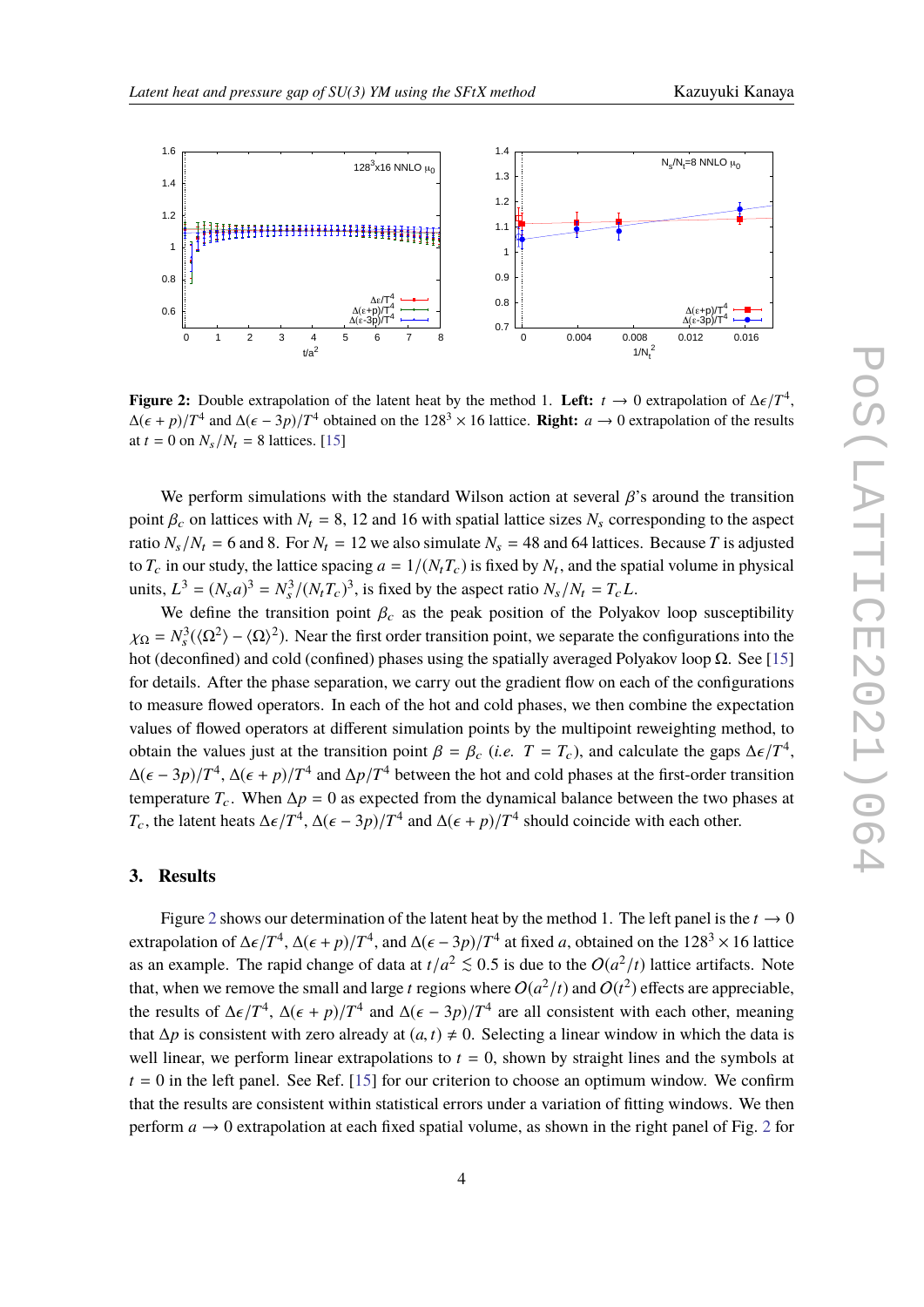<span id="page-4-0"></span>

**Figure 3:** Double extrapolation of the latent heat and the pressure gap by the method 2. Left:  $a \rightarrow 0$ extrapolation of  $\Delta(\epsilon + p)/T^4$  at each *t* in physical units obtained on lattices with  $N_s/N_t = 8$ . Results of the  $a \rightarrow 0$  extrapolation are shown by the thick orange curve, with which we perform  $t \rightarrow 0$  extrapolation to get the physical value of  $\Delta(\epsilon + p)$ . **Right:** Final results of  $t \to 0$  extrapolations using the results in the continuum limit, with various fit ranges denoted by the numbers 1–5 on the horizontal axis. The filled and open symbols are for  $N_s/N_t = 8$  and 6, respectively. Results of the method 1 are also shown at the left end. See Ref. [\[15\]](#page-8-3) for details.

the case of the spatial volume corresponding to  $N_s/N_t = 8$ . The horizontal axis is  $1/N_t^2 = (aT_c)^2$ . The linear lines with the symbols at  $a = 0$  are the results of  $a \rightarrow 0$  extrapolation using data at three lattice spacings corresponding to  $N_t = 8$ , 12 and 16.

Figure [3](#page-4-0) shows our results of latent heat and pressure gap by the method 2. We first make  $a \rightarrow 0$  extrapolation at each *t* in physical units using data at three *a* corresponding to  $N_t = 8$ , 12 and 16, fixing  $N_s/N_t$  to take the finite size effect into account. The result of the linear  $1/N_t^2$ extrapolation for  $\Delta(\epsilon + p)/T^4$  at  $N_s/N_t = 8$  is shown by the thick orange curve in the left panel of the Giang and the statistical array We then perform  $t \to 0$  outrapolation of the Fig. [3,](#page-4-0) with thin orange curves for the statistical error. We then perform  $t \to 0$  extrapolation of the orange curve, selecting several candidates of the linear window. See Ref. [\[15\]](#page-8-3) for details. The right panel of Fig. [3](#page-4-0) show the fit range dependence of the results of  $t \to 0$  extrapolation. We also show the final results of method 1 at the left end of the plot. We find that the results adopting different fit ranges as well as those obtained by the method 1 are vary consistent with each other.

The results of ∆*p* by direct calculation from EMT are given at the bottom of the right panel of Fig. [3.](#page-4-0) We find that the values of ∆*p* are only about 1% of the latent heat and the results of the methods 1 and 2 are consistent with each other. Due to correlation between  $\Delta(\epsilon + p)/T^4$  and  $\Delta(\epsilon - 2p)/T^4$  the isolation of a correlation between  $\Delta(\epsilon - 2p)/T^4$  $\Delta(\epsilon - 3p)/T^4$ , the jackknife statistical errors for  $\Delta p$  turned out to be quite small in comparison to the errors of the latent heat. With the emall errors the mean values of An deviate from gase hyper the errors of the latent heat. With the small errors, the mean values of ∆*p* deviate from zero by about 2-3  $\sigma$  statistical errors. We find that these nonvanishing values in the  $t \to 0$  limit originate solely from the data at  $N_t = 8$  used in the continuum extrapolation: We find that the values of  $\Delta p$ deviate from zero at  $N_t = 8$ , while those at  $N_t = 12$  and 16 are consistent with zero in the linear windows for the  $t \to 0$  extrapolation. When we remove the data on the coarsest lattice  $N_t = 8$ , we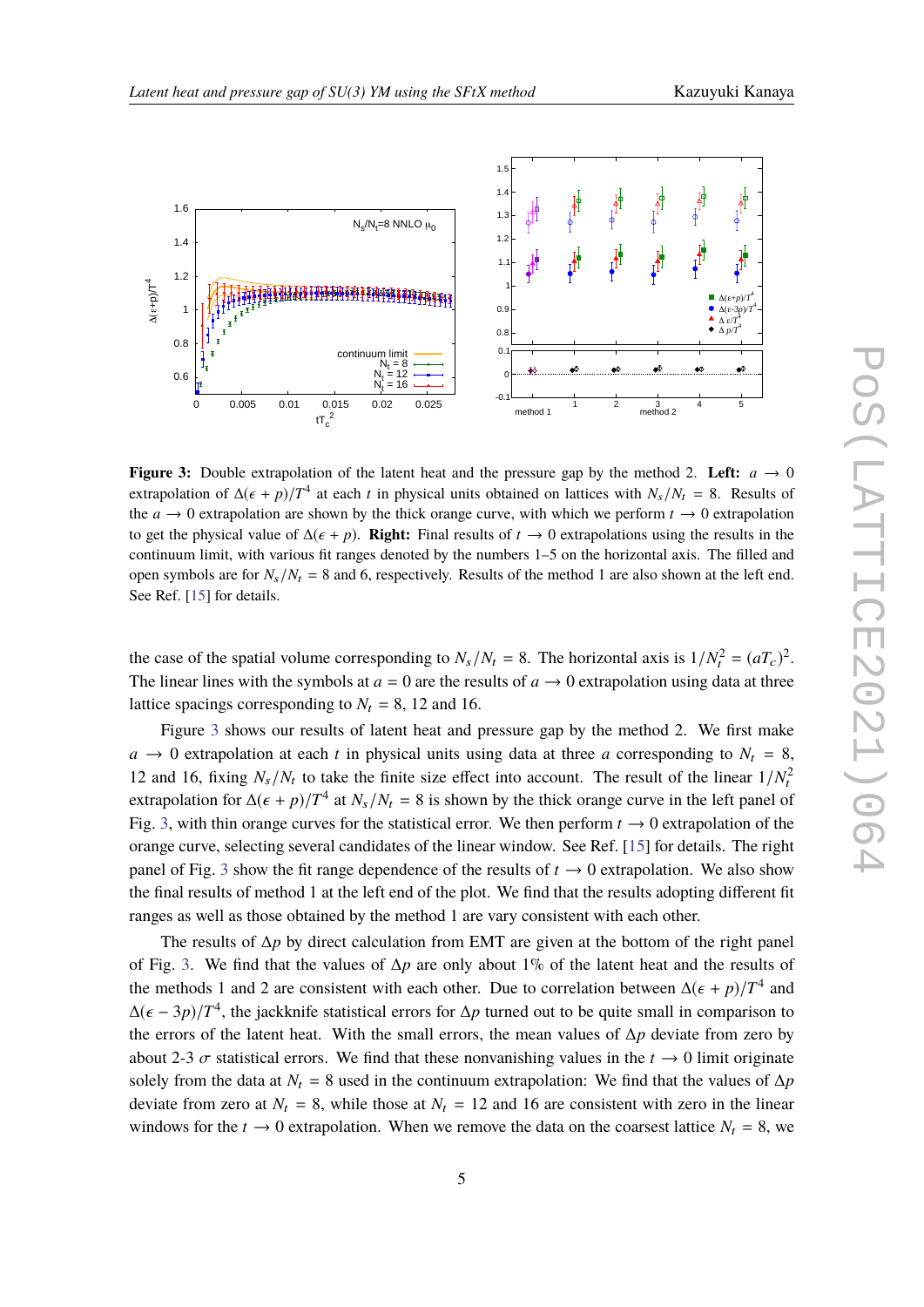<span id="page-5-0"></span>

**Figure 4:**  $(\epsilon + p)/T^4$  by the SFtX method calculated using configurations in the hot phase (red), the cold phase (hlue) and all configurations without the phase separation (green), obtained on the 48<sup>3</sup>  $\times$  8 (grees) and phase (blue) and all configurations without the phase separation (green), obtained on the  $48<sup>3</sup> \times 8$  (cross) and  $64<sup>3</sup> \times 8$  (circle) lattices. [\[15\]](#page-8-3)

obtain ∆*p* consistent with zero. Thus, taking account of the systematic error due to the continuum extrapolation which is larger than the statistical error for the case of ∆*p*, we conclude that the pressure gap ∆*p* is consistent with zero.

For the latent heat, adopting the results of the method 2 as central values, we obtain  $\Delta \epsilon/T^4 =$ <br>7(40) for the enotial values corresponding to  $N/M = 8$  and 1.240(28) for  $N/M = 6$ 1.117(40) for the spatial volume corresponding to  $N_s/N_t = 8$ , and 1.349(38) for  $N_s/N_t = 6$ . Systematic errors estimated from the differences between the methods 1 and 2 as well as among different fit ranges are smaller than the statistical errors quoted here.

#### **4. Hysteresis of entropy density around** *T<sup>c</sup>*

In the previous section, we find that the latent heat is clearly dependent on the spatial volume of the system at  $N_s/N_t = 6$  and 8. At a first-order phase transition point, however, because the correlation length does not diverge, the spatial volume dependence should be mild when the volume is sufficiently large. To find the origin of the spatial volume dependence in our latent heat, we study the entropy density  $(\epsilon + p)/T^4$  separately in the hot and cold phases at temperatures around  $T_c$  using<br>the multipaint reveals time mathed the multipoint reweighting method.

The results of  $(\epsilon + p)/T^4$  obtained on  $48^3 \times 8$  and  $64^3 \times 8$  lattices are plotted by the cross and circle symbols in Fig. [4.](#page-5-0) Results at  $t/a^2 = 1.4$  are shown — the results in the  $t \to 0$  limit are about the come with clients larger groups. The and symbols are for the results in the hot phase and the high the same with slightly larger errors. The red symbols are for the results in the hot phase and the blue symbols in the cold phase, while the green symbols show the results without the phase separation. The horizontal axis is the temperature  $T = 1/(N_t a)$  normalized by  $T_c$ , where the relation between *a* and  $\beta$  is determined by the critical point  $\beta_c$  as function of  $N_t$  [\[17\]](#page-8-5).

We find that the spatial volume dependence appears only in the (metastable) hot phase around *T*c, while no apparent volume dependence is visible in the cold phase. We thus conclude that the spatial volume dependence of the latent heat is due to that in the contribution of the hot phase.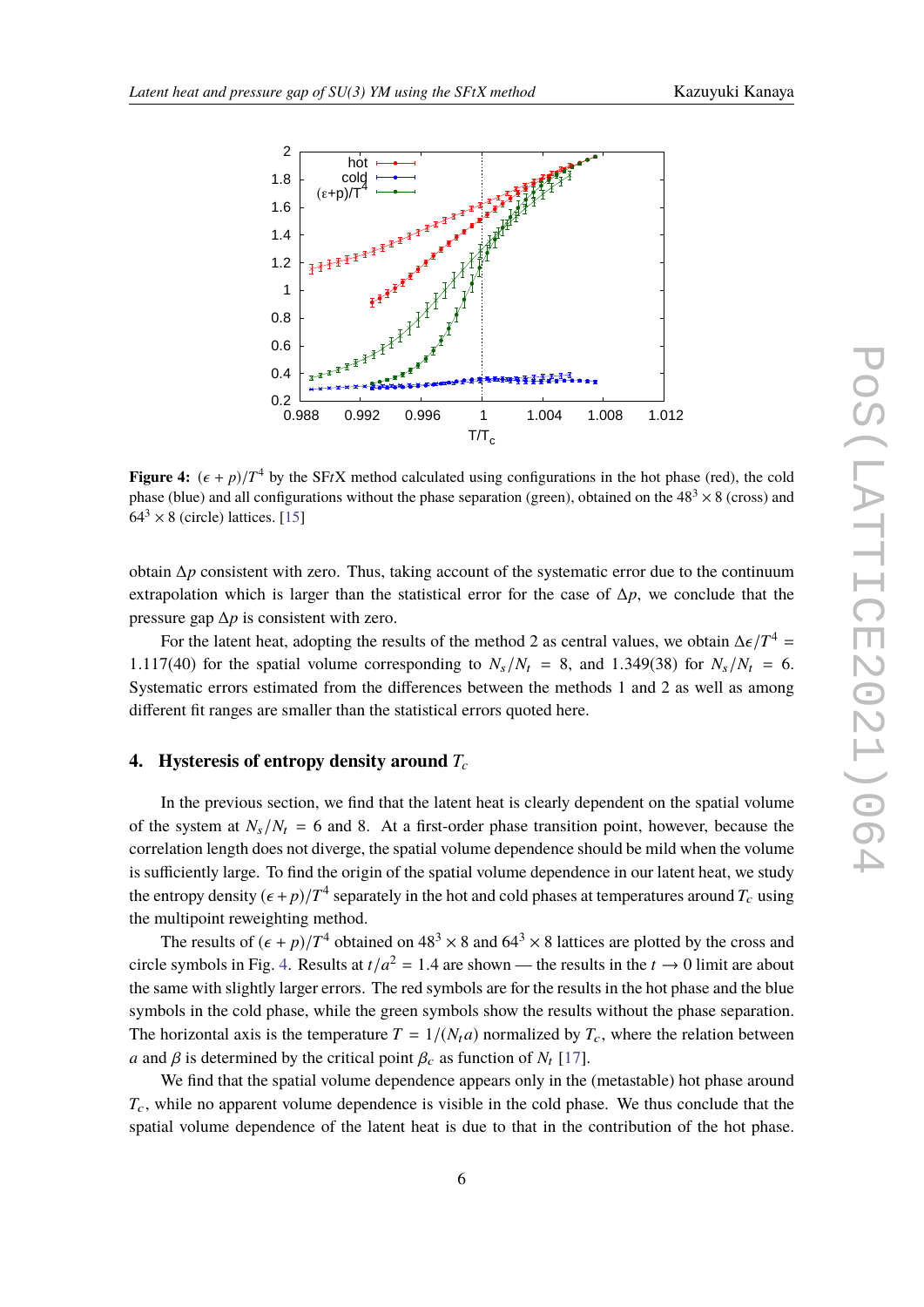From this figure, we also find that latent heat is sensitive to the value of the critical point  $\beta_c$ . A careful determination is required for  $\beta_c$ .

Note that a clear identification of the spatial volume effect is enabled by the small errors by the SF*t*X method. In Ref. [\[15\]](#page-8-3), we show a corresponding plot by the derivative method using the same configurations, in which the errors are much larger. The small errors for the energy density and pressure by the SF*t*X method are in part due to the simpleness of the measurement procedure for the energy density and pressure — in contrast to the cases of conventional integral or derivative methods, information of nonperturbative beta functions or Karsch coefficients are not needed in the SF*t*X method, and also due to the smearing nature of the gradient flow which naturally suppresses statistical fluctuations.

## **5. Conclusions**

We carried out a series of systematic simulations of  $SU(3)$  Yang-Mills theory including those at three lattice spacings and two spatial volumes, around the transition temperature  $T_c$ , and calculated the energy-momentum tensor applying the small flow-time expansion (SF*t*X) method based on the gradient flow. We fine-tuned the temperature to  $T_c$  by the multipoint reweighting method, and calculated the energy density and the pressure from the energy-momentum tensor separately in metastable hot (deconfined) and cold (confined) phases just at  $T_c$ , to calculate the latent heat and the pressure gap.

Using the systematic data at various lattice spacings, we first examined the two alternatives for the double extrapolation  $(a, t) \rightarrow (0, 0)$  in the SFtX method — method 1 (first  $t \rightarrow 0$  and then  $a \to 0$ ) and method 2 (first  $a \to 0$  and then  $t \to 0$ ). When the  $O(a^2/t)$  lattice artifacts are correctly avoided, the final results of the methods 1 and 2 should agree with each other. We found that the results of the latent heat and the pressure gap adopting the methods 1 and 2 agree well with each other. In Ref. [\[15\]](#page-8-3), we have also tested the influence of the truncation of the perturbative series for the matching coefficients by repeating the calculations with the NLO matching coefficients, and also that due to the choice of the renormalization scale  $\mu$  by repeating the analyses with the conventional choice  $\mu = 1/\sqrt{2}$ . We confirmed that the final results with these alternative presedures are all choice  $\mu_d = 1/\sqrt{8t}$ . We confirmed that the final results with these alternative procedures are all consistent with each other while the choice we improve linear windows and the use of NNI  $\Omega$ consistent with each other, while the choice  $\mu_0$  improves linear windows and the use of NNLO matching coefficients improves the signal of the latent heat in the sense that the pressure gap is more clearly suppressed [\[15\]](#page-8-3). These results ensure our numerical procedures for the SF*t*X method.

The final results for the pressure gap ∆*p* between the hot and cold phases turned out to be consistent with zero, as expected from the dynamical balance of two phases at  $T_c$ . For the latent heat, we obtained  $\Delta \epsilon / T^4 = 1.117 \pm 0.040$  for the spatial volume  $L^3 = (N_s/N_t)^3 / T_c^3$  corresponding<br>to the senset ratio  $N_s/N_s = 8$  and  $1.240 \pm 0.028$  for  $N_s/N_s = 6$ . From a study of hystersesis survey to the aspect ratio  $N_s/N_t = 8$ , and  $1.349 \pm 0.038$  for  $N_s/N_t = 6$ . From a study of hysteresis curves around  $T_c$ , we found that this spatial volume dependence is caused by that of the observables in the metastable hot phase. The clear volume dependence of the latent heat calls for a study on larger spatial volumes with high statistics. Importance of large spatial volume was emphasized also in a recent study of finite size scaling in QCD with heavy quarks [\[18\]](#page-8-6).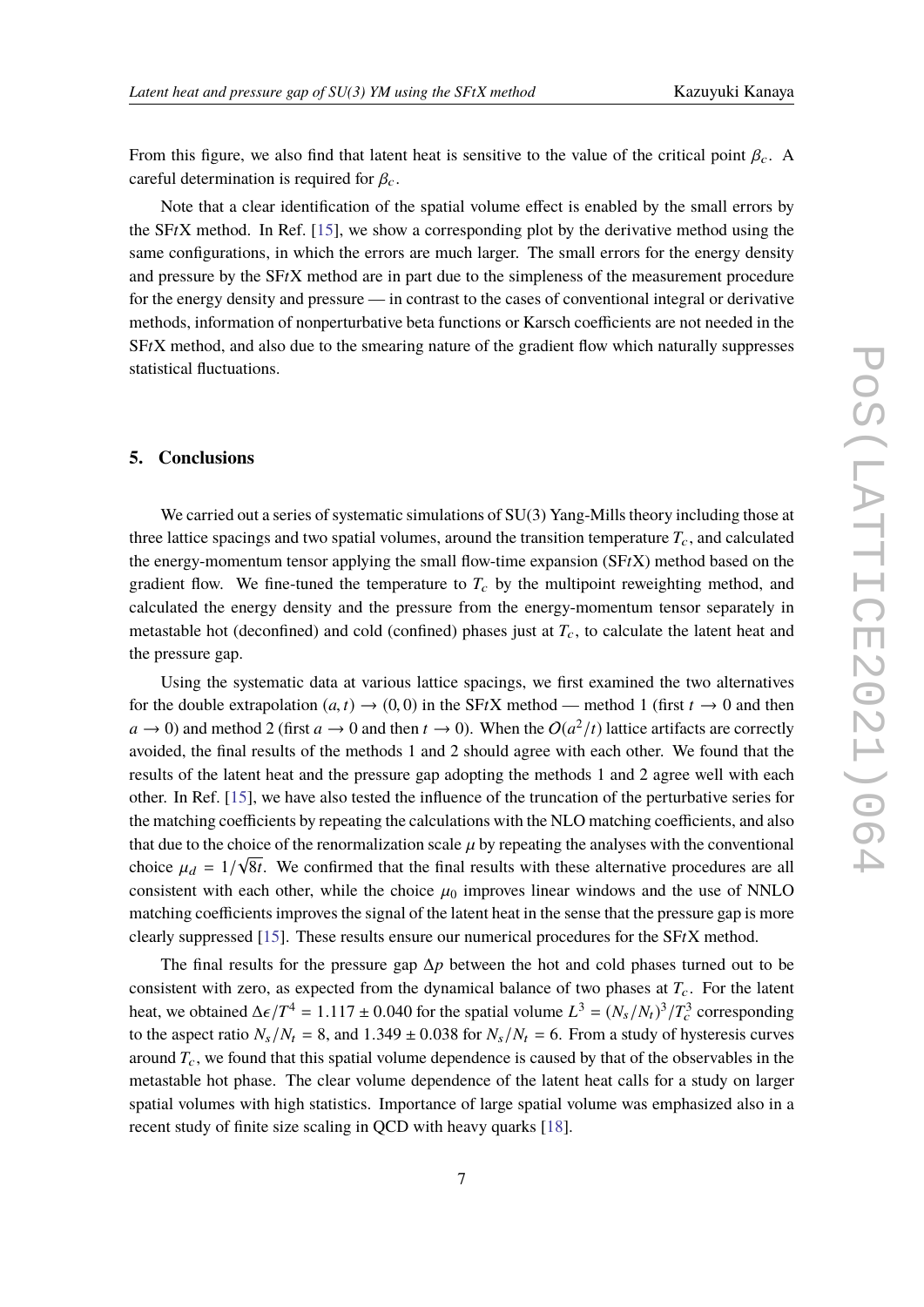## **Acknowledgments**

We thank other members of the WHOT-QCD Collaboration for valuable discussions. This work was in part supported by JSPS KAKENHI Grant Numbers JP21K03550, JP20H01903, JP19H05146, JP19H05598, JP19K03819, JP18K03607, JP17K05442 and JP16H03982, and the Uchida Energy Science Promotion Foundation. This research used computational resources of COMA, Oakforest-PACS, and Cygnus provided by the Interdisciplinary Computational Science Program of Center for Computational Sciences, University of Tsukuba, K and other computers of JHPCN through the HPCI System Research Projects (Project ID:hp17208, hp190028, hp190036, hp200089) and JHPCN projects (jh190003, jh190063, jh200049), OCTOPUS at Cybermedia Center, Osaka University, ITO at Research Institute for Information Technology, Kyushu University, and Grand Chariot at Information Initiative Center, Hokkaido University, SR16000 and BG/Q by the Large Scale Simulation Program of High Energy Accelerator Research Organization (KEK) (Nos. 14/15-23, 15/16-T06, 15/16-T-07, 15/16-25, 16/17-05).

## **References**

- <span id="page-7-0"></span>[1] H. Suzuki, "Energy-momentum tensor from the Yang-Mills gradient flow," PTEP **2013**, 083B03 (2013) [DOI:10.1093/ptep/ptt059, 10.1093/ptep/ptv094].
- <span id="page-7-1"></span>[2] H. Makino and H. Suzuki, "Lattice energy-momentum tensor from the Yang-Mills gradient flow—inclusion of fermion fields," PTEP **2014**, 063B02 (2014) [DOI:10.1093/ptep/ptu070, 10.1093/ptep/ptv095].
- <span id="page-7-2"></span>[3] R. Narayanan and H. Neuberger, "Infinite *N* phase transitions in continuum Wilson loop operators," JHEP **0603**, 064 (2006) [DOI:10.1088/1126-6708/2006/03/064].
- <span id="page-7-5"></span>[4] M. Lüscher, "Trivializing maps, the Wilson flow and the HMC algorithm," Commun. Math. Phys. **293**, 899 (2010) [DOI:10.1007/s00220-009-0953-7].
- [5] M. Lüscher, "Properties and uses of the Wilson flow in lattice QCD," JHEP **1008**, 071 (2010) [DOI:10.1007/JHEP08(2010)071, 10.1007/JHEP03(2014)092].
- <span id="page-7-3"></span>[6] M. Lüscher and P. Weisz, "Perturbative analysis of the gradient flow in nonabelian gauge theories," JHEP **1102**, 051 (2011) [DOI:10.1007/JHEP02(2011)051].
- <span id="page-7-4"></span>[7] M. Asakawa, T. Hatsuda, E. Itou, M. Kitazawa, and H. Suzuki [FlowQCD Collaboration], "Thermodynamics of SU(3) gauge theory from gradient flow on the lattice," Phys. Rev. D **90**, 011501 (2014) [DOI:10.1103/PhysRevD.90.011501, 10.1103/PhysRevD.92.059902].
- [8] M. Kitazawa, T. Iritani, M. Asakawa, T. Hatsuda, and H. Suzuki , "Equation of State for SU(3) Gauge Theory via the Energy-Momentum Tensor under Gradient Flow," Phys. Rev. D **94**, 114512 (2016) [DOI:10.1103/PhysRevD.94.114512].
- [9] T. Hirakida, E. Itou, and H. Kouno, "Themodynamics for pure SU(2) gauge theory using gradient flow," PTEP **2019**, 033B01 (2019) [DOI:10.1093/ptep/ptz003].